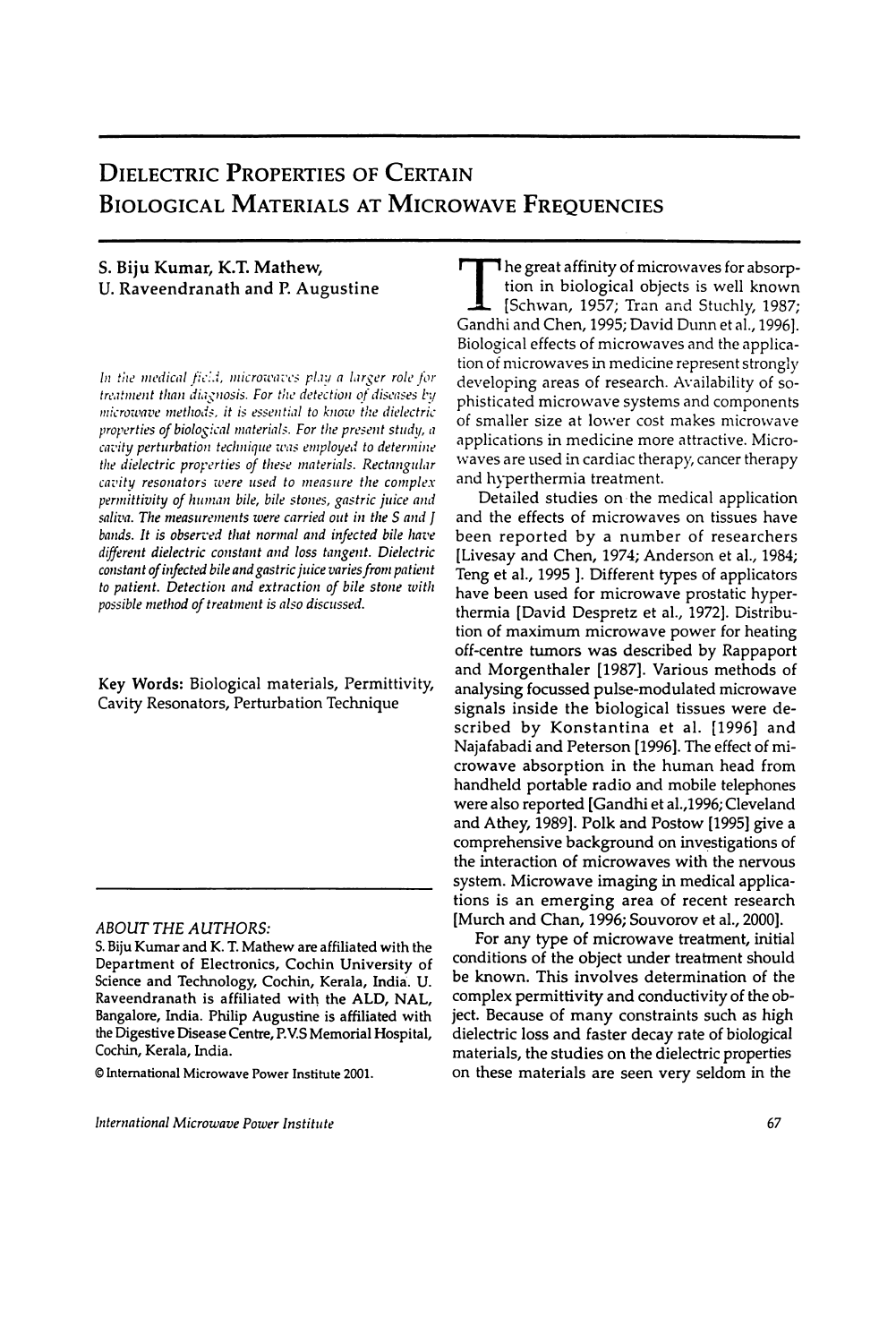literature. Also, much care should be taken in handling the infected biological samples like bile, bile stones etc. Though various methods are available for permittivity measurement, the cavity perturbation technique has unique advantages and is the most accurate method.

#### Sample Collection

Biological samples were collected from the Digestive Disease Centre of P.V.S Memorial Hospital, Cochin, India. In this center, research, diagnosis and treatment are done. Intemal organs were examined with an advanced medical technology, endoscopy. The modern endoscope, Videoendoscope, has an endoscope, CPU and a monitor. A charge-coupled device at the tip of the shaft transmits the image data to a TV monitor. The handle of the endoscope has control knobs for maneuvering the tip and also controls to regulate irrigation water, air insufflation and suction for removing air and secretions. Also, there is an instrument channel allowing the passage of biopsy forceps, snares for removing polyps and foreign bodies or devices to control bleeding. In routine Upper Gastro Intestinal (UGI) Endoscopy, the entire esophagus, stomach and the proximal duodenum are examined. Some of the common conditions that are routinely diagnosed by endoscopy include Gastroesophageal reflux disease, Peptic ulcer and cancer of the UGI tract. During this investigation, biles and bile stones are collected. Usually bile stones are removed by ERCP (Endoscopic Retrograde Cholangio Pancreatography) surgery. This is a variation of UGI endoscopy, combining endoscopic and radiological techniques to visualize biliary and pancreatic duct systems. With a side-viewing instrument, after being placed into the descending duodenum, the papilla of Vater (where bile duct and pancreatic duct opens into GIT) is cannulated and contrast medium injected, thus visualizing the pancreatic duct and the hepato biliary tree radiographically. It is useful in the diagnosis of stones and cancer of bile duct and also pancreatic disorders like chronic pancreatis and pancreatic malignancy. Therapeutic potentials include removal of bile

duct stones and palliation of obstructive jaundice by placing stents to bypass obstructing lesions. Pancreatic juice, pancreatic stone and gastric juice can be collected in this way. All the biological samples were preserved at freezing temperature to avoid the possibility of deterioration. The dielectric measurements were done at 25°C.

#### Experimental Setup and Method of Measurement

The principles and resonant cavity perturbation method were described previously [Raveendranath and Mathew, 1995]. However, the experimental setup was modified to accommodate different types of samples. The basic principle in the cavity perturbation technique is the field perturbation by the samples and the determination of the resonant frequencies and 3dB bandwidths of the cavity resonator. The cavity resonator is constructed with a portion of a transmission line (waveguide or coaxial line) with one or both ends closed. The cavity resonator can be either transmission or reflection type. There is a coupling device to couple the microwave power to the resonator. The cavity resonator is connected to a HP 8510C Network Analyzer, HP 836518 Sweep Oscillator and HP 8514B S-parameter test set as shown in Figure 1. For this study, S and J band rectangular cavity resonators were used. The length of the resonator determines the number of resonant frequencies. The cavity resonator is excited in the  $TE_{10p}$  mode. A typical resonant frequency spectrum of the cavity resonator is shown in Figure 2. The field within the cavity resonator is perturbed by the introduction of the dielectric samples. For the measurements of complex permittivity of biological liquids, a capillary tube (radius less than 0.5 mm) made of low loss fused silica is used. The empty tube is cleaned, dried and inserted in the cavity resonator. One of the resonant frequencies is selected and the tube is adjusted for the position of maximum perturbation where the resonant frequency and 3dB bandwidth are determined. The empty tube is then taken out and filled with the biological liquid and the measurement is repeated to determine the

68 Journal of Microwave Power and Electromagnetic Energy Vol. 36, No. 2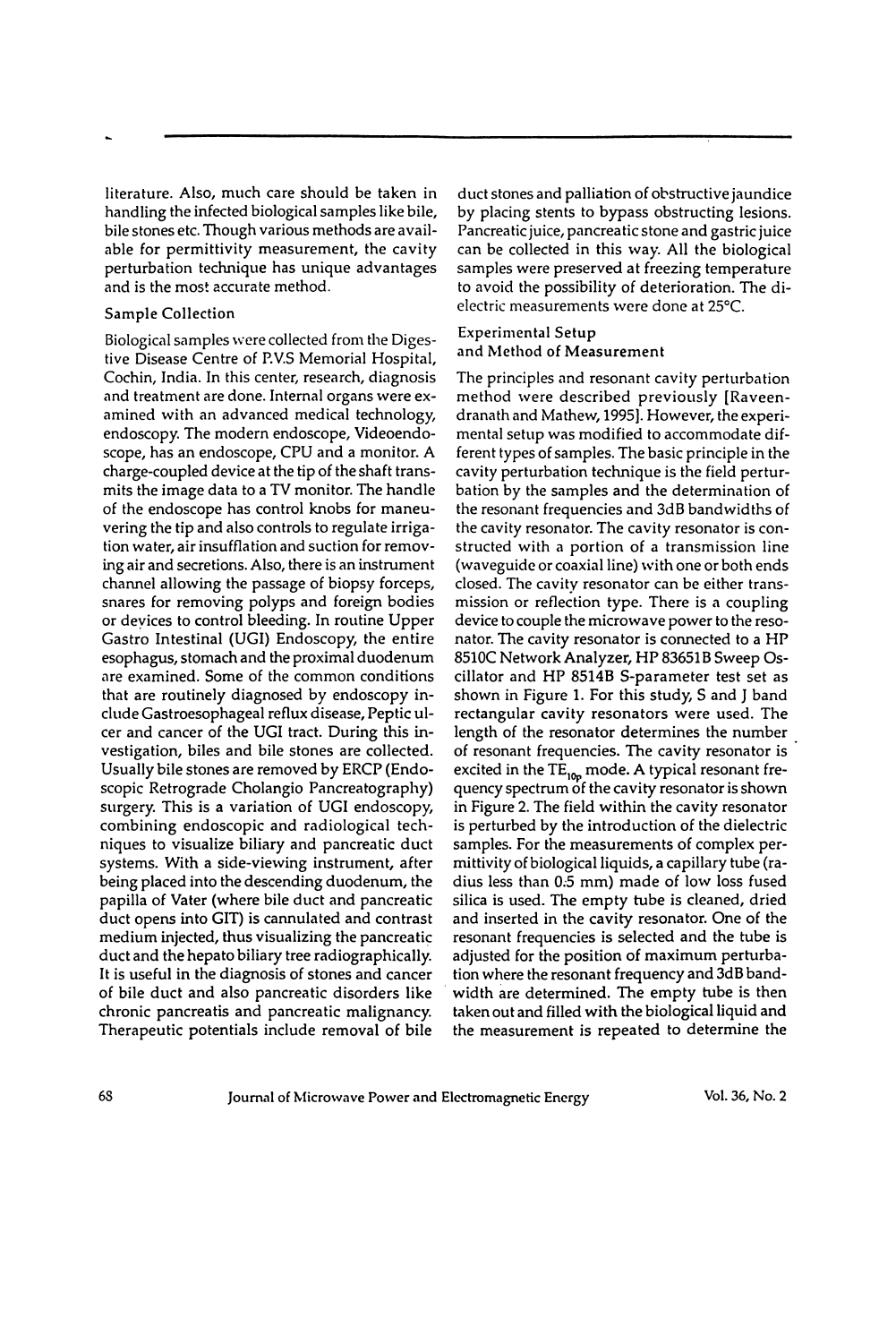PRINTER/PLOTTER



FIGURE 1: Schematic diagram of the experimental setup.

new resonant frequency and 3dB bandwidth. The procedure is repeated for all other frequencies. Measurements were made for different types of bile, gastric juice and saliva.

For the measurement of resonant frequency and 3dB bandwidth of solid samples (bile stones) a specially designed cavity resonator was constructed. Because of large sample size, the measurements were done in the S band only. A rectangular slot of size  $4 \text{ cm} \times 3 \text{ cm}$  was cut at the top of the cavity resonator for the introduction of the sample and a slot of sufficient length was made at the bottom of the cavity resonator to permit movement of the sample for maximum perturbation. The opening was made on the non-radiating wall of the waveguide and this was exactly fit when the metal cover was put back. It was experimentally observed that there was practically no shift in resonant frequency or quality factor due to the rectangular opening. The sample is usually irregular and can be shaped by applying low pressure. A small cup made of low-loss polystyrene rests on a rod of the same material and can slide along the slot. After placing the cup in the cavity resonator, the rectangular slot of the waveguide is closed with a metal piece of correct size so that it forms a part of the waveguide. As before, the resonant frequency and 3dB bandwidth of the cavity resonator with empty cup were determined. Then the experiment was repeated with a sample in the cup. The schematic diagram of the cavity resonator for measurement of bile stone is shown in Figure 3.

For S and I bands, different types of cavities

International Microwave Power Institute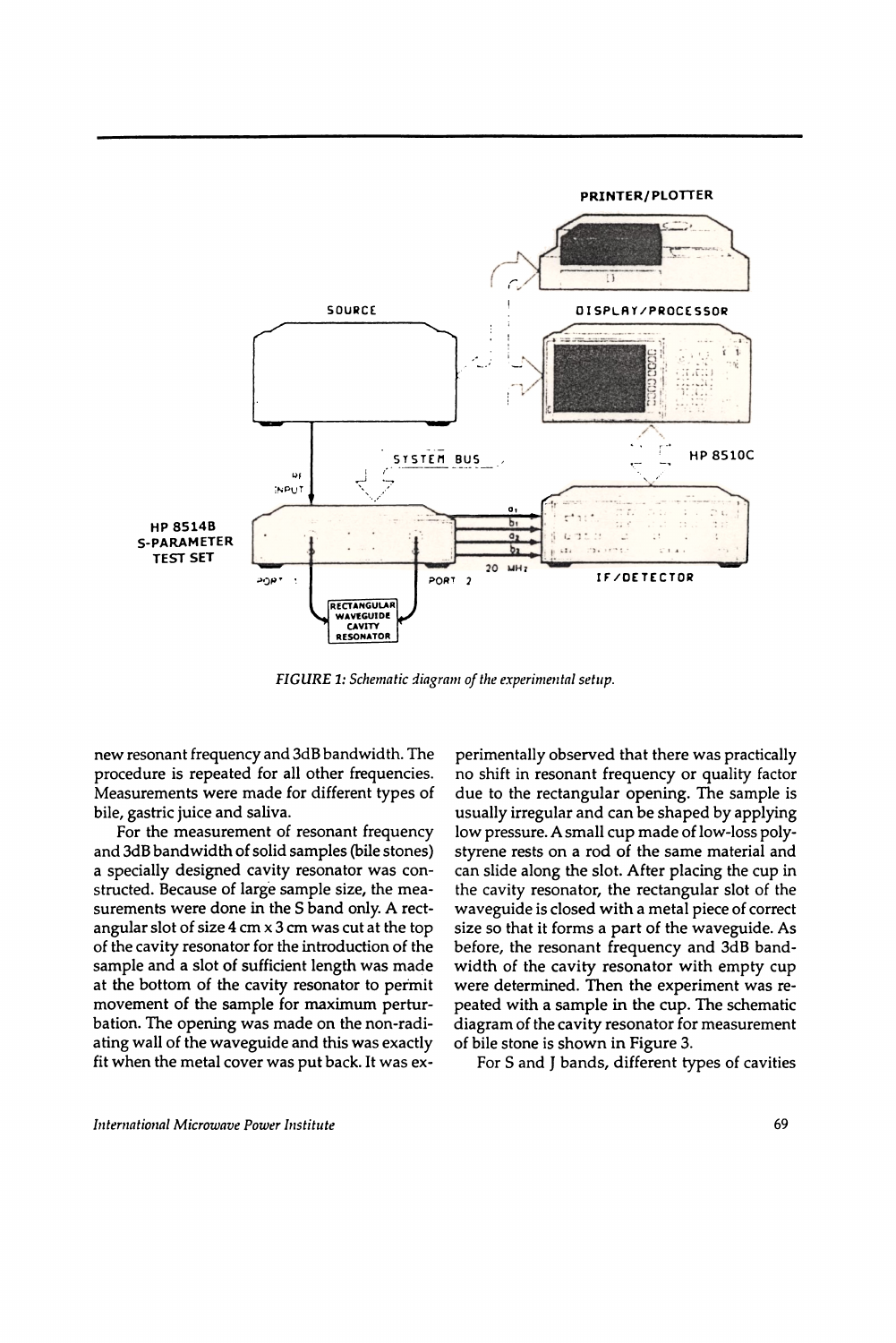

FIGURE 2a: Resonant frequency spectrum of S-band cavity resonator.

FIGURE 2b: Resonant frequency spectrum of J-band cavity resonator.

were constructed. Since all biological materials are high loss dielectrics, the volume of samples should be small in order to satisfy the requirements for the perturbation measurements. Hence, capillary tubes of small diameter were used. Another very important point is the very precise measurement of the radius of the capillary tube. A slight error in the diameter measurement makes drastic changes in the results.

#### Theory

The real and imaginary parts of the relative complex permittivity of the biological samples are given by [Raveendranath and Mathew, 1995; Mathew and Raveendranath, 1999]

$$
\varepsilon'_{r} - 1 = \frac{f_{r} - f_{s}}{2f_{s}} \left( \frac{V_{c}}{V_{s}} \right)
$$
 (1)

$$
\varepsilon_r'' = \frac{V_c}{4V_s} \left( \frac{Q_t - Q_s}{Q_t Q_s} \right) \tag{2}
$$

Here,  $\bar{\varepsilon}_r = \varepsilon_r' - j\varepsilon_r'' \cdot \bar{\varepsilon}_r$  is the relative complex permittivity of the sample,  $\varepsilon'$ , is the real part of the relative complex permittivity, which is usually known as dielectric constant and  $\varepsilon_{r}''$ , the imaginary part of the relative complex permittivity, which is associated with the dielectric loss of

Journal of Microwave Power and Electromagnetic Energy

Vol. 36, No. 2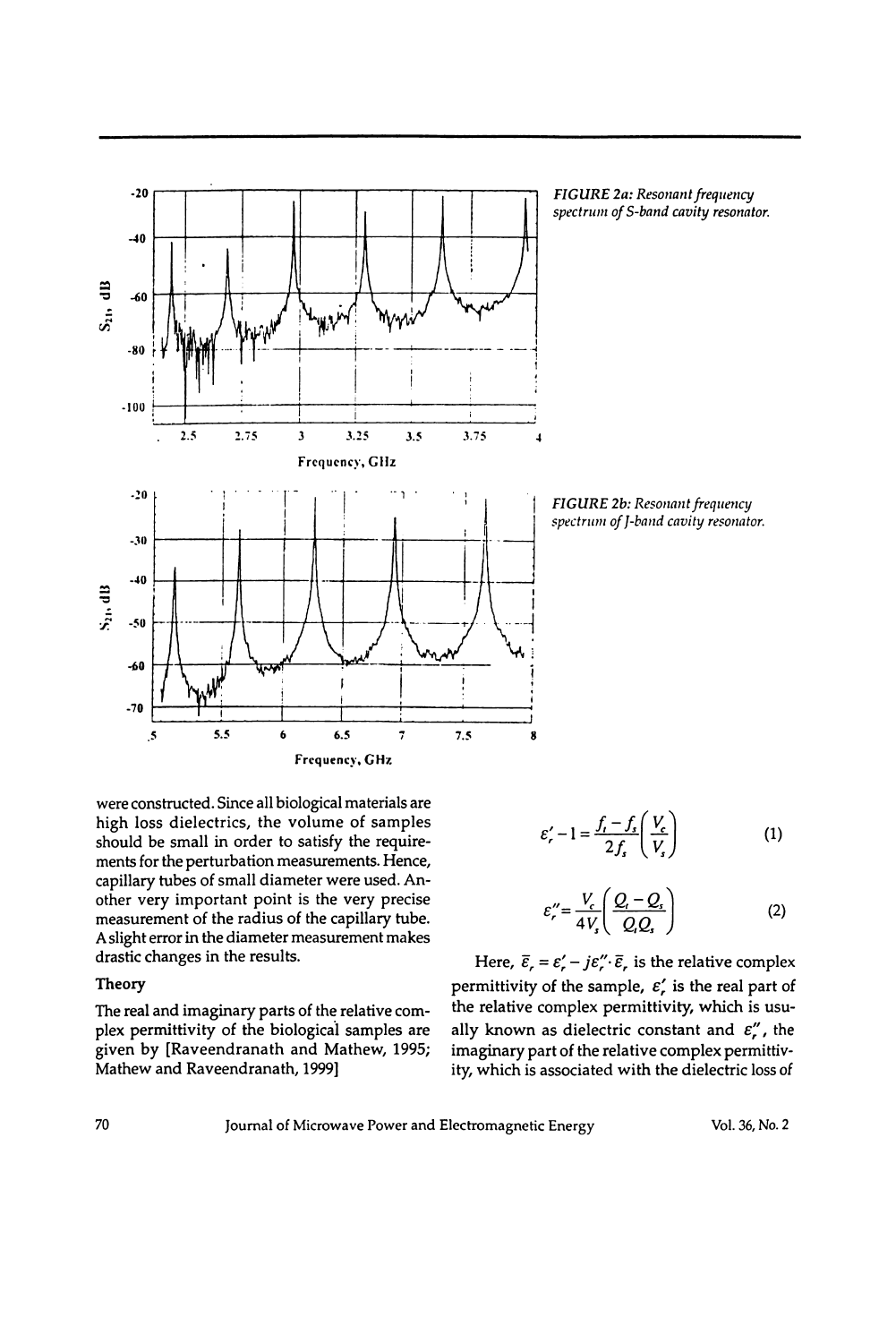

FIGURE 3: Schematic diagram of cavity resonator for bile stone measurement.

the material.  $V_{\rm s}$  and  $V_{\rm s}$  are the volumes of the sample and the cavity resonator respectively. From equations 1 and 2, it is observed that the real part of complex permittivity depends on the resonant frequency shift and the imaginary part depends on the quality factors.

### Results and Discussion

## Bile

The complex permittivities of normal and infected biles were found to differ. The dielectric constant of normal bile varies from 61 to 53  $(\pm 2)$  in the frequency range from 2 GHz to 8 GHz. Depending on the nature of the disease, the infected bile has a dielectric constant greater or less than that of normal bile. Infected bile with high dielectric constant indicates that it has more water content than normal bile. Three infected samples were collected from the following and the respective complex permittivity was measured:

1. a patient suffering from a stone in the gall bladder and the bile duct (Cholelithiasis and Choledocholithiasis). Gall bladder and Common bile duct stones were removed by ERCP (sample 1)

- 2. a patient suffering from a bile duct stone ( Choledocholithiasis ) alone (sample 2)
- 3. a patient suffering from Cholestatic Iaundice (Primary Sclerosing Cholangitis), which is an inflammatory bowel disease. As a result, the bile ducts become narrowed and irregular. The gall bladder of this patient was removed by laproscopic cholecystectomy (sample 3).

Real and imaginary parts of the relative complex permittivity of infected biles of these persons are shown in Figure 4.

# Bile Stone

Hard biological materials deposited in the gall bladder or the bile duct are generally known as bile stones (Cholithiasis and Choledocholithiasis). Such materials deposited in the pancreas are known as pancreatic stones. Bile stone is a fat like material. The complex permittivities of bile stones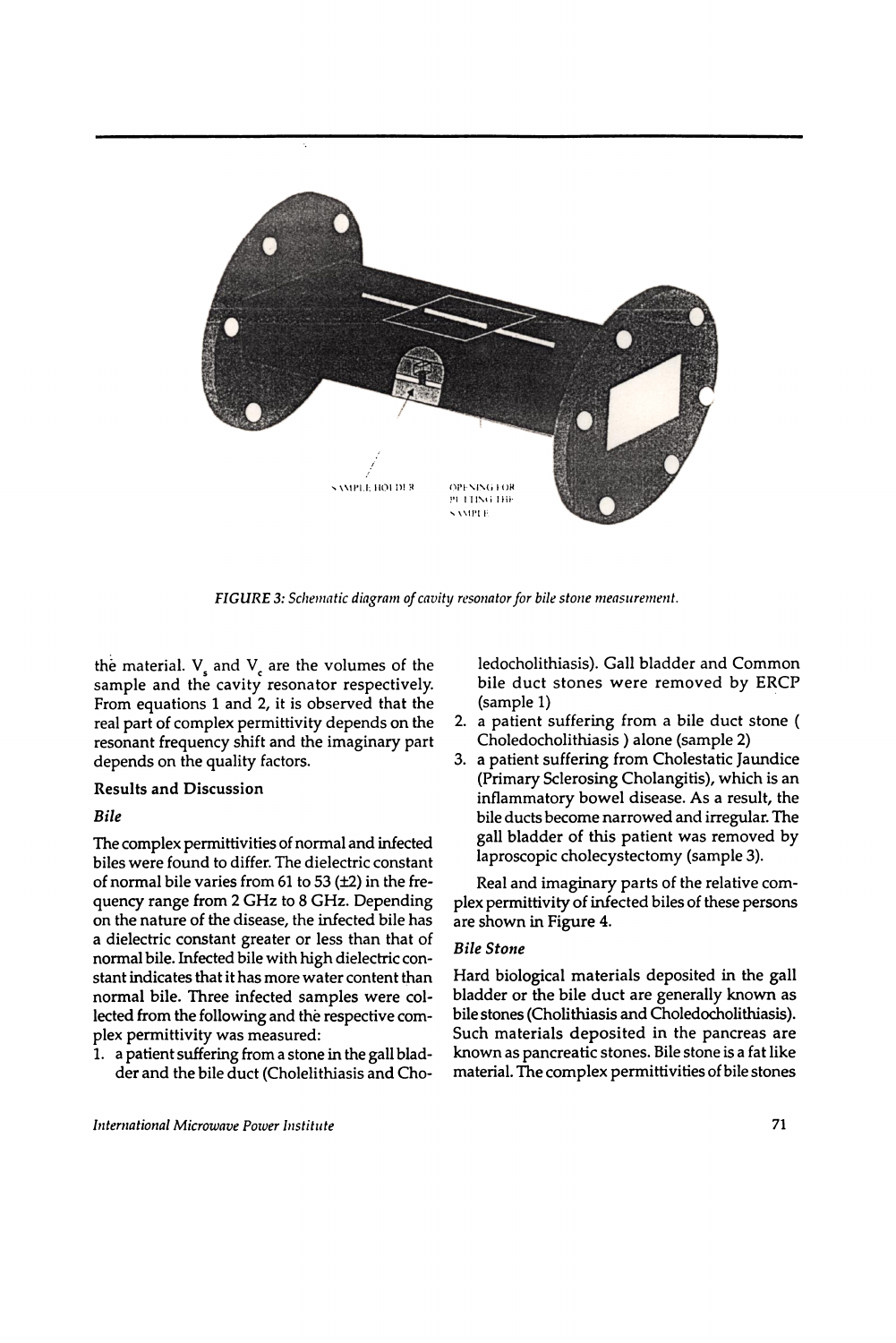



FIGURE 4a: Real part of relative complex permittivity of infected and normal biles at different frequencies.

FIGURE 4b: Imaginary part of relative complex permittivity of infected and normal biles at different frequencies.

|          | Frequency (GHz) | $\varepsilon_r'$ | $\varepsilon_r''$ |
|----------|-----------------|------------------|-------------------|
|          | 2.44            | 4.0              | 0.18              |
| Sample 1 | 2.85            | 4.0              | 0.26              |
|          | 3.34            | 4.2              | 0.14              |
|          | 3.89            | 4.2              | 0.26              |
| Sample 2 | 2.44            | 4.0              | 0.25              |
|          | 2.85            | 4.2              | 0.35              |
|          | 3.34            | 4.3              | 0.11              |
|          | 3.89            | 4.3              | 0.24              |

TABLE 1: Complex Permittivity of Bile Stones.

collected from these patients were also studied. Its dielectric constant is found to be same as that of fat. Slight variations in the real and imaginary parts of the complex permittivity of different bile stones were observed. Table 1 shows the complex dielectric constant of bile stones collected from two patients.

# Gastric Juice

Gastric juices of two persons were collected and complex permittivities of these samples were determined. The two persons were suffering from gall stone disease and artral erosion. They underwent the removal of the gall bladder, which con-

Journal of Microwave Power and Electromagnetic Energy

Vol. 36, No. 2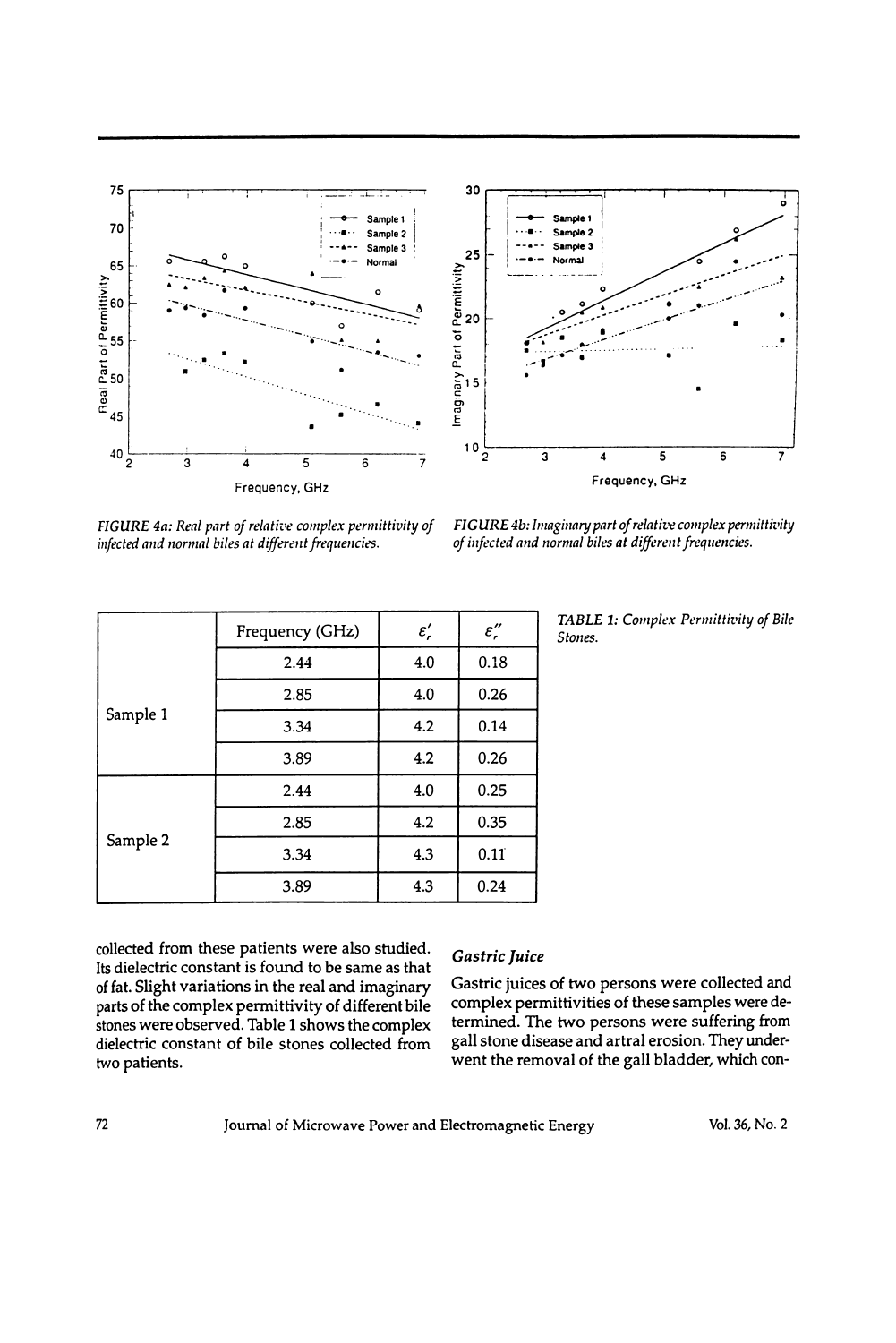tained multiple mixed stones. The dielectric constant and dielectric loss of gastric juice varies from patient to patient. This is clear from Figure 5.

## Saliva

Both saliva and gastric juice have many similar functions. There is slight variation in the dielectric properties for these two biological materials. Saliva



FIGURE 5a: Real part of relative complex permittivity of gastric juices at different frequencies.



FIGURE 6a: Real part of relative complex permittivity of saliva at different frequencies.

was collected from two healthy persons. Figure 6 shows the variation of real and imaginary parts of the complex permittivity with frequency.

### Conclusions

 $30^{\circ}$ 

The dielectric properties of tissue from human bodies, including bile, bile stone, gastric juices and saliva are presented. This is particularly impor-



Frequency, GHz

FIGURE 5b: Imaginary part of relative complex permittivity of gastric juices at different frequencies.



FIGURE 6b: Imaginary part of relative complex permittivity of saliva at different frequencies.

International Microwave Power Institute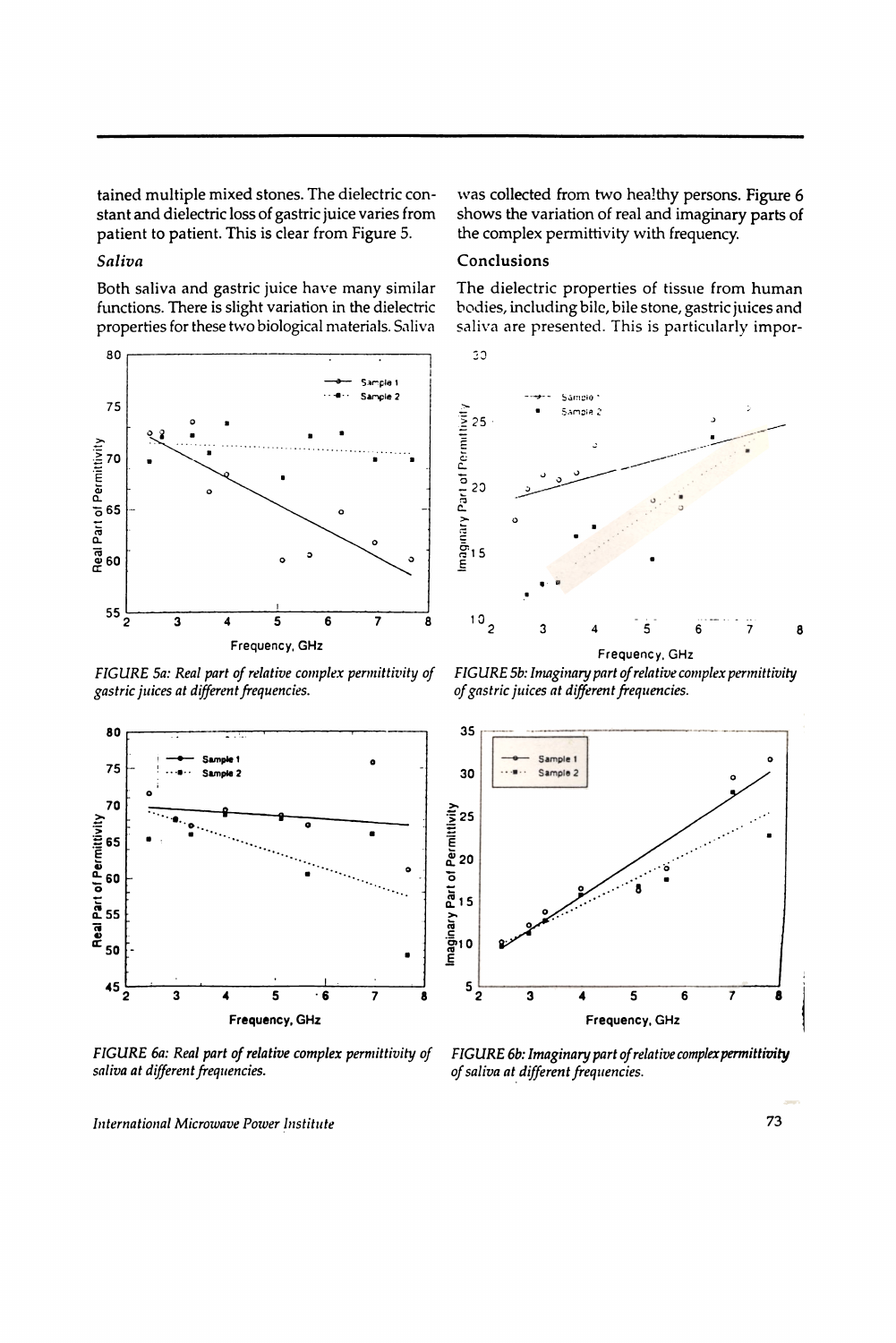tant since the samples are collected from the internal organs of human beings and are not easily available. Because these samples are available only in small quantities, the cavity perturbation technique is suitable for their dielectric properties determination. This study suggests th at the deviation of dielectric properties for different tissues of a healthy person and a patient may be related to the presence of disease in the patient. More study is needed to establish the differences and their significance.

## Acknowledgements

The authors are thankful for the cooperation extended by Dr. Ajith Tharakan, Dr. Aneesh and other staff of the PVS Memorial Hospital, Cochin, India.

## References

- Alexandre E. Souvorov, Alexander E. Bulyshev, Serguei Y. Semenov, Robert H. Svenson. and George P. Tatsis. 2000. Two-Dimensional computer analysis of a microwave flat antenna array for breast cancer tomography. IEEE Trans. on Microwave Theory and Techniques 48: 1413 1415.
- Anderson.].B. et al. 1984. A hyperthermia system using a new type of inductive applicator. IEEE Trans. Biomed. Eng. 31: 212-227. Cleveland Ir, R.F. and Athey, T.W. 1989. Specific Absorption Rate (SAR) in models of the human head exposed to hand-held UHF portable radios. Bioelectromagn. 10: 173-186.
- David Despretz, Jean-Christophe Camart, Christophe Michel, Jean-Jacques Fabre, Bemard Prevost, ]ean:Pierre Sozanski and Maurice Chive. 1996. Microwave prostatic hyperthermia: Interest of urethral and rectal applicators combination-theoretical study and animal experimental results. IEEE Trans. on Microwave Theory and Techniques 44: 1762-1768.
- David Dunn, Rappaport, C. and Andrew I. Terzuoli, Ir. 1996. FDTD verification of deep-set brain tumor hyperthermia using a spherical microwave source distribution. IEEE Trans. on Microwave Theory and Techniques 44: 1769-1777. Gandhi, O.P. and Chen, ].Y. 1995. Electromagnetic

absorption in the human head from experimental 6 GHz handheld transceivers. IEEE Trans. Electromag. Compat. 37: 547-558.

- Gandhi, O.P., Lazzi, G. and Purse, C.M. 1996. Electromagnetic absorption in the human head and neck for mobile telephones at 835 and 1900 MHz. IEEE Trans. on Microwave Theory and Techniques 44: 1884-1897.
- Konstantina .S. Nikita. and Uzonoglu, N.K. 1996. Analysis of focussing of pulse modulated microwave signals inside a tissue medium. IEEE Trans. on Microwave Theory and Techniques -14: 1788-1798.
- Livesay, D.E. and Chen, K.M. 1974. Electromagnetic fields induced inside arbitrarily shaped biological bodies. IEEE Trans. on Microwave Theory and Techniques 22: 1273-1280.
- Mathew, K.T. and Raveendranath, U. 1999. Sensors Update Vol. 7. Wiley VCH Publications. Germany.
- Murch, R.D. and Chan, T.K.K. 1996. Improving microwave imaging by enhancing diffraction tomography. IEEE Trans. on Microwave Theory and Techniques 44: 379-388.
- Musil, I. and Zacek, F. 1986. Microwave measurements of complex permittivity by free space methods and their applications. Studies in Electrical and Electronic Engineering 22, Elsevier Science Publishers. Amsterdam.
- Polk, C. and Postow, E. 1995. CRC Handbook of Biological Effects if Electromagnetic Fields. CRC Press. Second Edition
- Rappaport, C. and Morgenthaler, F. 1987. Optimal source distribution for hyperthermia at the center of a sphere of muscle tissue. IEEE Trans. on Microwave Theory and Techniques 35: 1322 1327.
- Raveendranath, U. and Mathew, K.T. 1995. Microwave technique for water pollution study. I. Microwave Power and Electromagnetic Energy 30: 187-195.
- Reza M. Najafabadi and Peterson, A.F. 1996. Focussing and impedance properties of conformable phased array antennas for microwave hyperthermia. IEEE Trans. on Microwave Theory and Techniques 44: 1799-1802.

74 Journal of Microwave Power and Electromagnetic Energy Vol. 36, No. 2